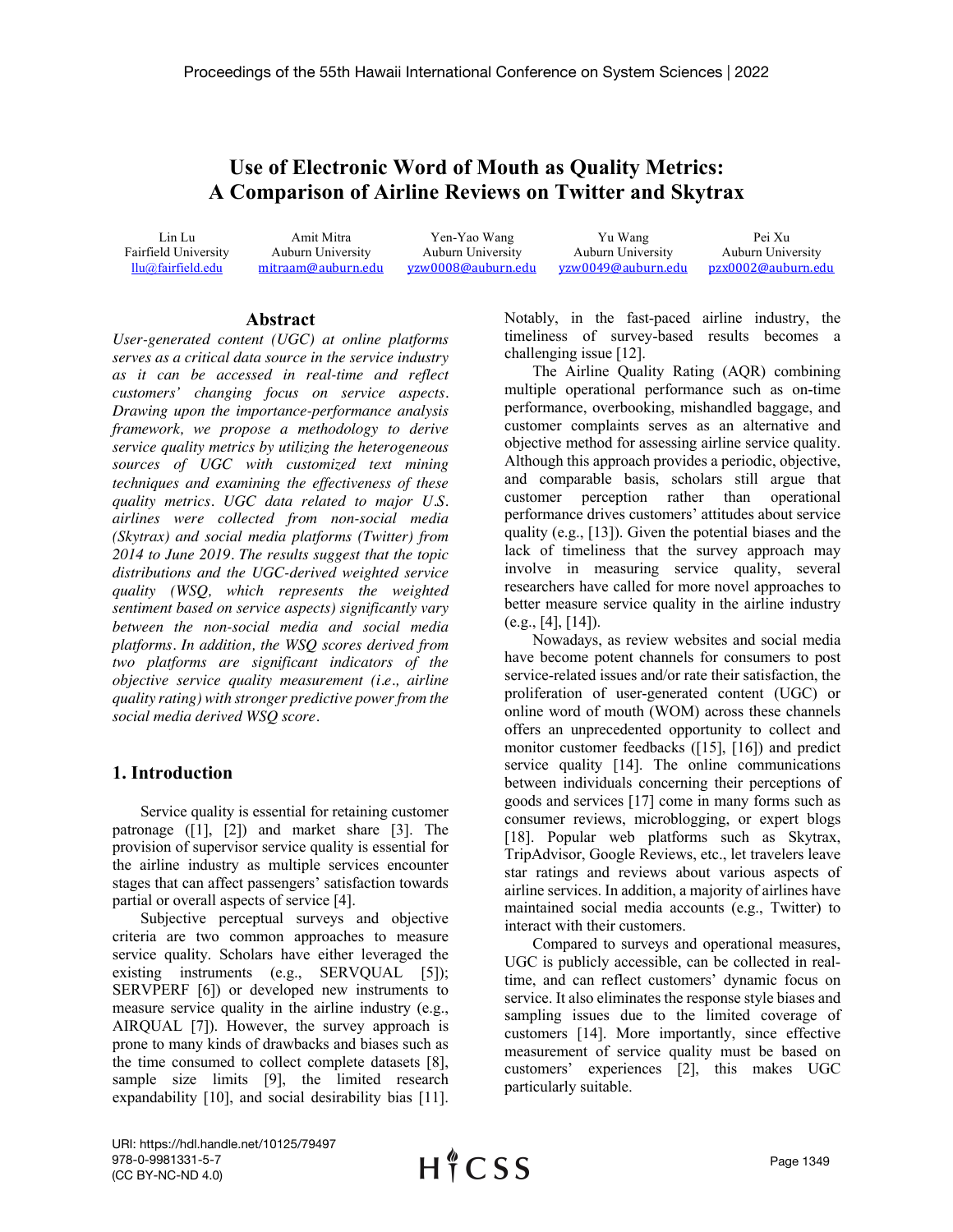The purpose of this paper is to propose a methodology to derive service quality metrics by utilizing the heterogeneous sources of UGC with customized text mining techniques and statistical methods to examine if UGC derived metrics can serve as a valid measure of airline service quality. Specifically, we aim to answer the following research questions: *(a) What are the service aspects discussed in UGC over the past years? (b) Are WSQ derived from UGC on the social media different from that of the non-social media platforms? (c) Is there a significant predictive relationship between WSQ and AQR? and (d) Are social media metrics relatively stronger indicators of AQR compared with non-social media metrics?*

The remainder of this paper is organized as follows. The following section provides background and related works. Section 3 presents the research framework and hypotheses development. Section 4 details the methods we use in data acquisition, data preprocessing, sentiment analysis, topic modeling, and hypotheses testing. We discuss our experimental results in evaluating the utility of online reviews on service quality in Section 5. The last two sections discuss the findings and the directions for future research.

## **2. Background and Related Works**

Although UGC may offer new opportunities for measuring service quality, it imposes certain challenges. For example, with the high velocity of UGC, previous reviews are soon buried in the large wave of new reviews [17]. In addition, star ratings of reviews have several limitations. First, there may be biases in star ratings based on their published sources [19] or star ratings do not match the review sentiment [20], which lowers its reliability. Further, star ratings may not be applied to a specific part of a document and are typically missing in certain forms of reviews such as tweets [18]. If using these raw reviews and ratings, travelers and service providers would not efficiently exploit the rich information [21].

The above limitations highlight the capacity of text mining. Text mining belongs to data mining that aims at extracting information from texts [22] through which numerous measures can be collected or derived from UGC, including textual features such as the length of a review, semantic features such as words and topics, sentiment feature that assess consumer emotional polarity towards a specific topic [23], and other features such as ratings (e.g., review websites provide) and reviewer identity [24]. Topic modeling and sentiment analysis are two main methods that help derive the above semantic and sentiment features,

respectively. These analyses provide approaches to analyze online reviews.

Existing service quality literatures using UGC typically employ a sample of UGC to extract features or measures that allow for detecting, describing or predicting meaningful patterns. [25], [26], and [27] utilized tweets to identify polarity directions based on classified service attributes. [28], [29], and [23] collected Skytrax reviews to seek for relationships between service aspects performance and customer satisfaction. Other studies ([30], [31], and [4]) used data from the review website such as TripAdvisor to measure service quality using unstructured data and converting them into managerial insights. Only few studies (e.g., [14], [21]) combined data from multiple sources to compare online review derived measures with ratings and/or operational metrics.

While the above line of research has generated novel insights, our understanding regarding the effectiveness of UGC on airline service quality has yet to receive systematic scrutiny for the following reasons. First, prior research tends to ignore the heterogeneous nature of UGC in favor of a single data source of UGC. Given the heterogeneous nature of UGC across online platforms [32] this approach will miss unique contributions from heterogeneous data sources to form more meaningful and comparable quality metrics. Second, the size, time-lapse, and sampling of UGC varies greatly, which significantly limits the data quality and their generalizability and contribution to knowledge. Third, service aspects and satisfaction are more likely to be discussed as two issues. Thus, there is a lack of an integrated measure that considers both the importance and performance of service aspect. Finally, implementation of text mining methods such as topic modeling and sentiment analysis may need careful customization based on the differences of textual features and research objectives. However, there is a lack of explorations on how customizing the text mining approaches will make a difference in results.

In this paper, we leverage Importance-Performance Analysis (IPA) ([33], [34]) as our theoretical framework to address the research objectives. These analyses can offer complementary indicators to extract the key attributes of service quality perceived by passengers that can be compared between platforms, to cross-validate with AQR results, and to expand the coverage of analysis beyond participating airlines in the AQR program.

## **3. Hypotheses Development**

To derive the valid UGC metrics on measuring service quality, we leverage IPA ([33], [34]) as our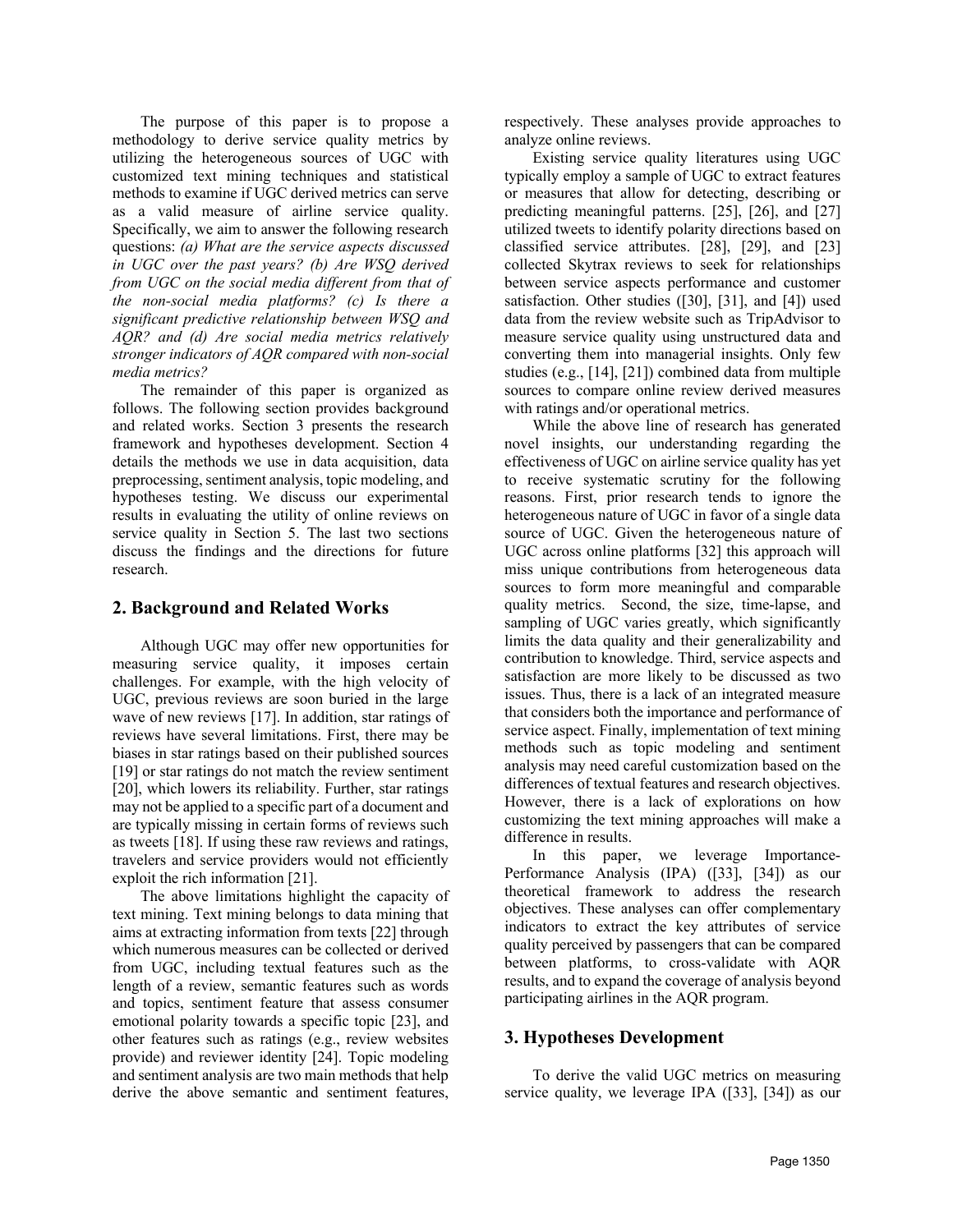theoretical framework. The IPA framework is used to evaluate the attributes of a product or service based on measures of their importance and performance from the perceptual viewpoint of the customer ([34]). It is a commonly used framework for understanding customer satisfaction and guiding strategic planning schemes. The IPA framework considers importance as a weight of a service aspect's performance to identify areas that need managerial attention. Figure 1 shows the IPA grid with four quadrants divided by the two dimensions.



**Figure 1. Importance-Performance analysis grid [34]**

For IPA, determination of the importance of a service aspect is a crucial task [35]. When sharing opinions about service-related issues at online platforms, customers may discuss various topics from customer service, booking experience, connection experience, boarding experience, to baggage experience. We posit that the importance of these service aspects varies across non-social media and social media platforms, namely, the distribution of service topics is different across platforms.

For the non-social media platforms that dedicate to review, customers typically review multi-aspect of service as the text entry can reach a maximum of 3500 characters and the platform also asks for ratings in aspects of ground service, seat comfort and cabin staff service, etc. For example, Skytrax, one of the largest airline review sites, is an international air transport rating organization that provides the world's only airline quality ranking business through which passengers not only could find the relevant airline or airport information but also share their personal experience evaluation for their service [29]. On the other hand, social media platforms such as Twitter are

considered a microblogging platform, which offers a fast-paced way to discover new content and see what is trending [32]. The unique nature of Twitter is also attractive to customers due to its fast response to receive service [36]. In addition, Twitter is characterized by a simplistic design of 140 characters limit of a post and has been one of the world's most popular social media channels that appeals to both airlines and customers in sharing information and interacting in real-time to address issues before, during, and after service [37]. Given the distinct characteristics of non-social media and social media platforms, we hypothesize:

*H1: The distributions of service topics are different between social media and non-social media online platforms.*

In addition to the importance of a service aspect, determination of the performance of the important service aspect is another critical task for IPA. We use the average sentiment of a topic to measure the performance of a service aspect. When customers discuss a service-related topic at online platforms, the sentiment of this topic reflects the customers' perceptions of the service concerning the related attributes [35]. For example, if a customer has a good experience with a service, this customer may share this experience positively. Otherwise, this customer may discuss this experience negatively if he/she decides to share it on online platforms. Therefore, the sentiment of a service topic could be considered as the impression that a customer has of the company during the journey of receiving or requesting a service. It can be regarded as the actual performance of the service concerning the related attributes [35].

An important service aspect and its performance (i.e., the average sentiment of a topic) just indicate a single aspect of overall service consumption. Service production and consumption often unfold over a series of consumption episodes [38] and require customer to engage in multiple service encounters in an extended period of time [39]. Thus, at the aggregate level of service quality metrics, we need to consider different attribute weights to better understand the overall service quality perceptions [39]. We propose that the WSQ scores summation of importance times performance for all topics allow us to better capture different service attribute weights. We further posit that the WSO scores vary across non-social media and social media platforms. As discussed, the fast-paced nature of Twitter triggers both airlines and customers to interact in real-time to address issues before, during, and after service. Thus, promptness in addressing issues in a timely manner will be key when it comes to the service space in the Twitter setting [36]. Although users of review sites (i.e., non-social media platforms)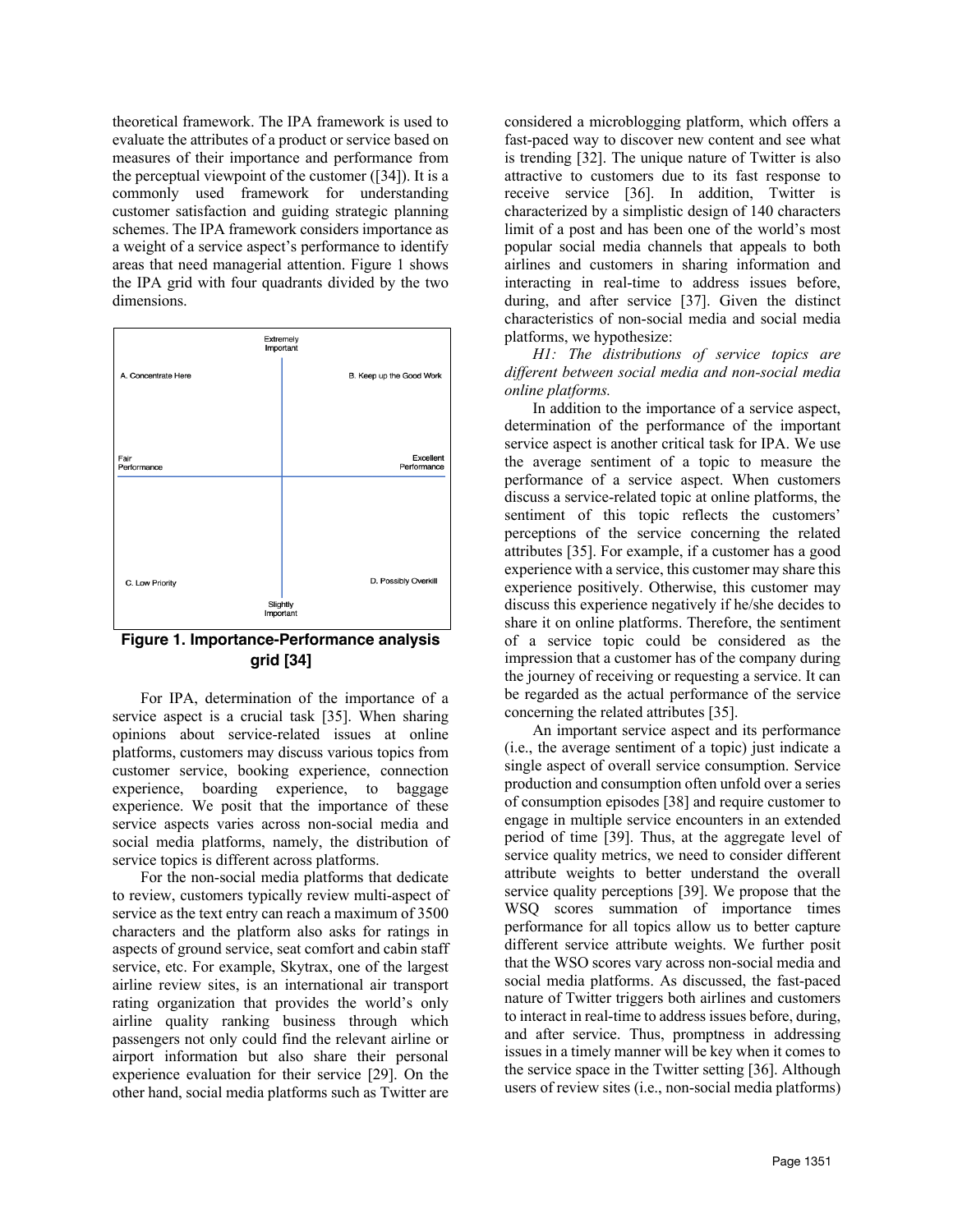also expect a managerial response, promptness is not a key to write reviews [40]. Therefore, it is plausible to hypothesize:

*H2: The WSQ scores for an airline are different between the two types of online platforms.*

Prior research has indicated the predictive power of UGC in various settings such as customer engagement (e.g., [41]), customer acquisition (e.g., [42]), firm equity value (e.g., [43], offline sales (e.g., [44]), and quality management (e.g., [45]). For example, [45] demonstrates how to quantify UGC and extract important features to discover and analyze product defects. Drawing upon prior research, we also expect that the WSQ scores derived from UGC can have good predictive power on the objective measure of airline quality (i.e., AQR) because these provide helpful information for firms to realize which service attributes are essential, their performance, and any service attributes that firms need to make an improvement. More importantly, we argue that the WSQ score derived from social media platforms is a better indicator of AQR than non-social media platforms. Social media metrics tend to be more socially contagious than non-social media platforms [43]. In addition, the fast-paced nature of Twitter may trigger firms to respond more quickly to service attributes that need immediate attention. We hypothesize:

*H3: The WSQ scores from social media platforms is a better indicator of AQR than non-social media platforms.*

## **4. Methods**

We propose a data-driven approach that consists of four main phases as shown in Figure 2 to answer the research questions. In phase I, the data is collected from three web sources, which include user-generated text reviews from Skytrax (also known as airlinequality.com) and Twitter, and numerical values summarized from Airline Quality Rating (AQR). The text reviews will then enter preprocessing steps to prepare for: sentiment analysis in phase II and topic modeling in phase III. Quality metrics derived from the online reviews are finally constructed and compared by platforms in Phase IV. The following subsections details the procedures and methods used in each phase.



**Figure 2. Analyses flow**

## **4.1. Data Acquisition**

Our dataset consists of customer reviews during January 1, 2014 – June 30, 2019 from Skytrax and Twitter for 10 U.S. airlines. The exact review start date for each airline company varies based on when the first comment occurred in each web platform. Tweets that @ the official airline accounts of interests (@AlaskaAir, @Allegiant, @AmericanAir, @Delta, @FlyFrontier, @HawaiianAir, @JetBlue, @SouthwestAir, @SpiritAirlines, @united) are crawled using a Python module called Twitterscraper [45]. We scraped the tweets excluding retweets. The AQR data is extracted from annual reports at airlinequalityrating.com as an objective service quality measure.

## **4.2. Data Preprocessing**

User-generated text reviews typically contains a lot of noises and can be expressed in a variety of ways such as using different tense and words yet for a similar meaning. Preprocessing is preparing the raw data to be technically correct, consistent, and informative for the analyses. While the two online platforms, Skytrax and Twitter, exhibit different characters in their review volumes and contextual features. For instance, a Skytrax review can be much longer than a tweet while the count of its reviews is often far less than tweets within a time period.

To equally represent online reviews from both platforms and achieve comparable results, both customized and common preprocessing treatments are applied on reviews collected from the two types of platforms. Firstly, all Skytrax reviews are preserved to capture customer voices from the non-social media platform while only tweets originated from customers are selected and we call these tweets as user-started conversations (USC). Postings initiated by the official twitter accounts are screened out to eliminate reviews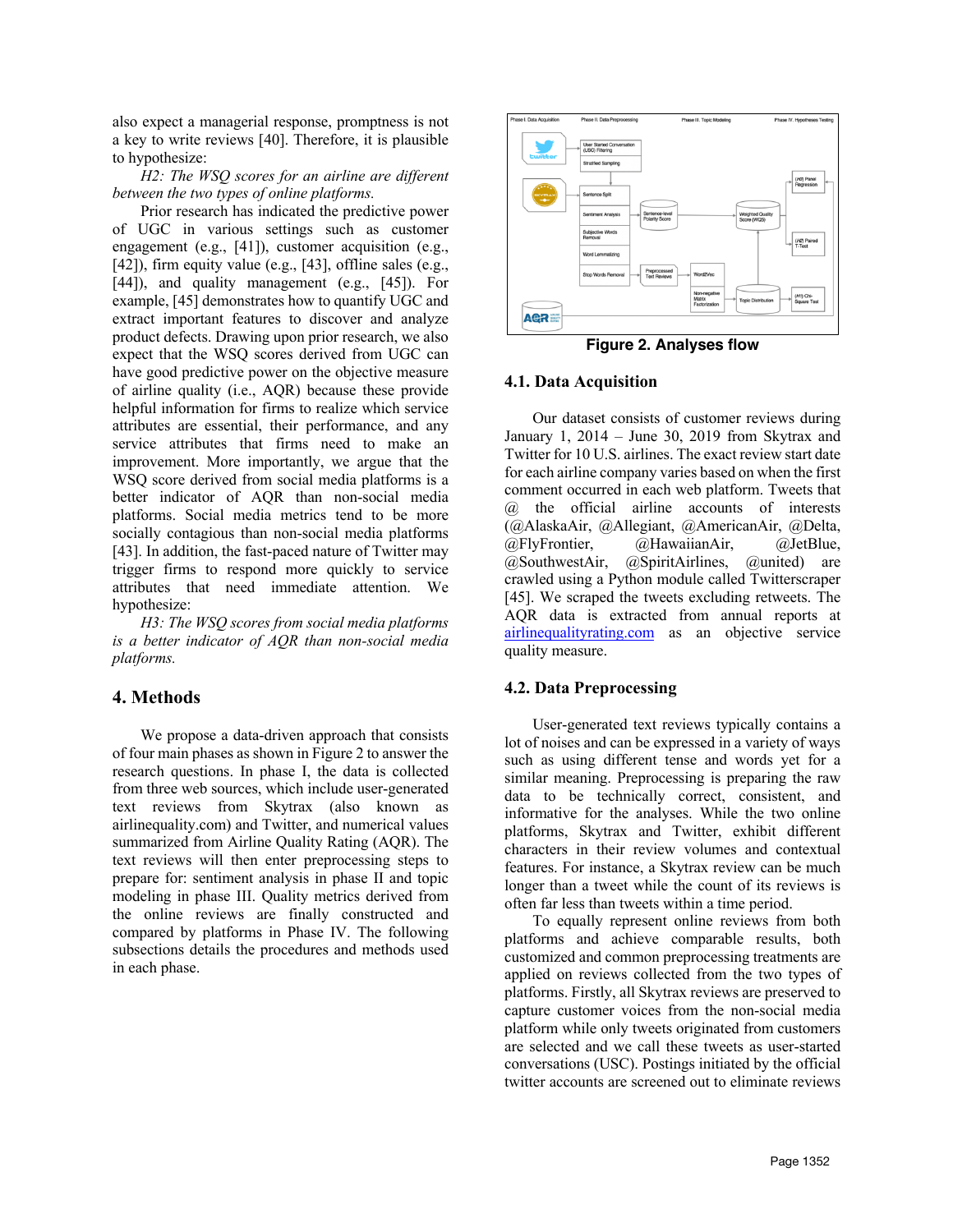that not directly relate with customer perceived service. Stratified random down sampling by airline, year, and month is conducted for tweets to achieve a similar order of magnitude with Skytrax in terms of the number of reviews and to allow for efficient data explorations. For both platforms, each review is then split into sentences, which later become the unit of analyses. The sentence-level data provides a consistent form of text observations and avoid the potential bias on sentiment analysis and topic modeling caused by the review length difference [18] between the two platforms.

A polarity score is then calculated for each sentence. The subjectivity score and subjective words within each sentence are also identified. We propose the removal of subjective words to reduce the chance of topic clusters forming by similar polarity. Specifically, positive words may form a cluster themselves, and so do the negative words. To examine the effectiveness of this subjective words' removal on topic modeling, the topic clusters derived by both nonremoval and removal of subjective words are compared.

There are a number of tools available that can implement sentiment analysis. The approach used in this paper is through the Python TextBlob package for sentence split, polarity scoring and subjectivity words detection [47]. TextBlob has been extensively validated by previous research and exhibit significantly higher accuracy for short reviews over medium and long reviews [18]. Finally, word lemmatization by tag is conducted utilizing Wordnet Lemmatizer. Stop words and symbols are removed to obtain the informative preprocessed text. In reflecting these changes, both original and cleaned reviews are saved in the resulting dataset.

## **4.3. Topic Modeling**

We use the non-negative matrix factorization (NMF) to realize topic modeling based on features selected from term frequency inverse document frequency (TF-IDF). The optimal number of clusters is determined by the topic coherence calculated through our trained word2vec model [48]. The word2vec model organizes words from the preprocessed reviews in a 500-dimensional space and that semantically similar words are close to each other. The topic coherence is a quantitative measure to evaluate if the topics are meaningful by calculating the average similarity between all pairs of the top-n words describing the topic. Two authors, with a background in business, reviewed the featured words and sentences from each topic cluster. If reaching a consensus, the subjective labeling is given; else, the

third author will join the discussion until a consistent labelling is reached.

#### **4.4. Hypotheses Testing**

Based on sentiment analysis and topic modeling, each review sentence derives a polarity score and is clustered into one of the k topics. We propose that for each topic, its mean polarity indicates the performance, and its weight or ratio presents the importance of that service aspect. Then the WSQ score is calculated using the summation of each topic's mean polarity multiplied by its weight. Note that the sentiment and the weight of a topic as well as the WSQ score are all aggregated monthly for each airline to cancel out potential short-term impacts. Descriptions and symbols of these UGC derived service quality metrics are detailed in Table 1, and they serve as the numerical basis for the following hypotheses testing.

| <b>Metrics</b>                        | <b>Descriptions</b>                                                            | <b>Symbols</b>                                                                                           |
|---------------------------------------|--------------------------------------------------------------------------------|----------------------------------------------------------------------------------------------------------|
| Service aspect                        | Topic cluster                                                                  | $i = 1, 2, , k$                                                                                          |
| Importance of<br>a service<br>aspect  | Percentage of<br>sentences in<br>topic i among<br>all sentences<br>in k topics | count of sentences in topic i<br>$p_i$<br>$-\frac{1}{total\ count\ of\ sentences\ in\ k\ topics}$        |
| Performance<br>of a service<br>aspect | mean<br>sentiment of<br>topic i                                                | $\Sigma$ sentence j in topic i $(s_{ij})$<br>$s_i = \frac{1}{total\ count\ of\ sentences\ in\ topic\ i}$ |
| WSQ                                   | summation of<br>importance *<br>performance<br>of topic i                      | $\sum_{i} (p_i * s_i)$                                                                                   |

**Table 1: Service quality metrics**

Note:  $s_{ij}$  denotes the sentiment of sentence j in topic i

To test if the online review topics distributions significantly vary between the two platforms (hypothesis H1), Chi-square test is used based on the crosstab of the count of sentences. The paired T-test checks for whether the non-social media and social media platforms significantly differs in WSQ scores (hypothesis H2). Finally, we examine the relationships between online review derived quality metrics and AQR to check if WSQ score from social media platforms is a better indicator of AQR than non-social media platform (hypothesis H3). This is achieved via panel regression models to identify the effects, significance, and variances explained from WSQ.

## **5. Results**

## **5.1. Data Description**

The count of preprocessed sentences of each airline by platform is shown in Table 2. All Skytrax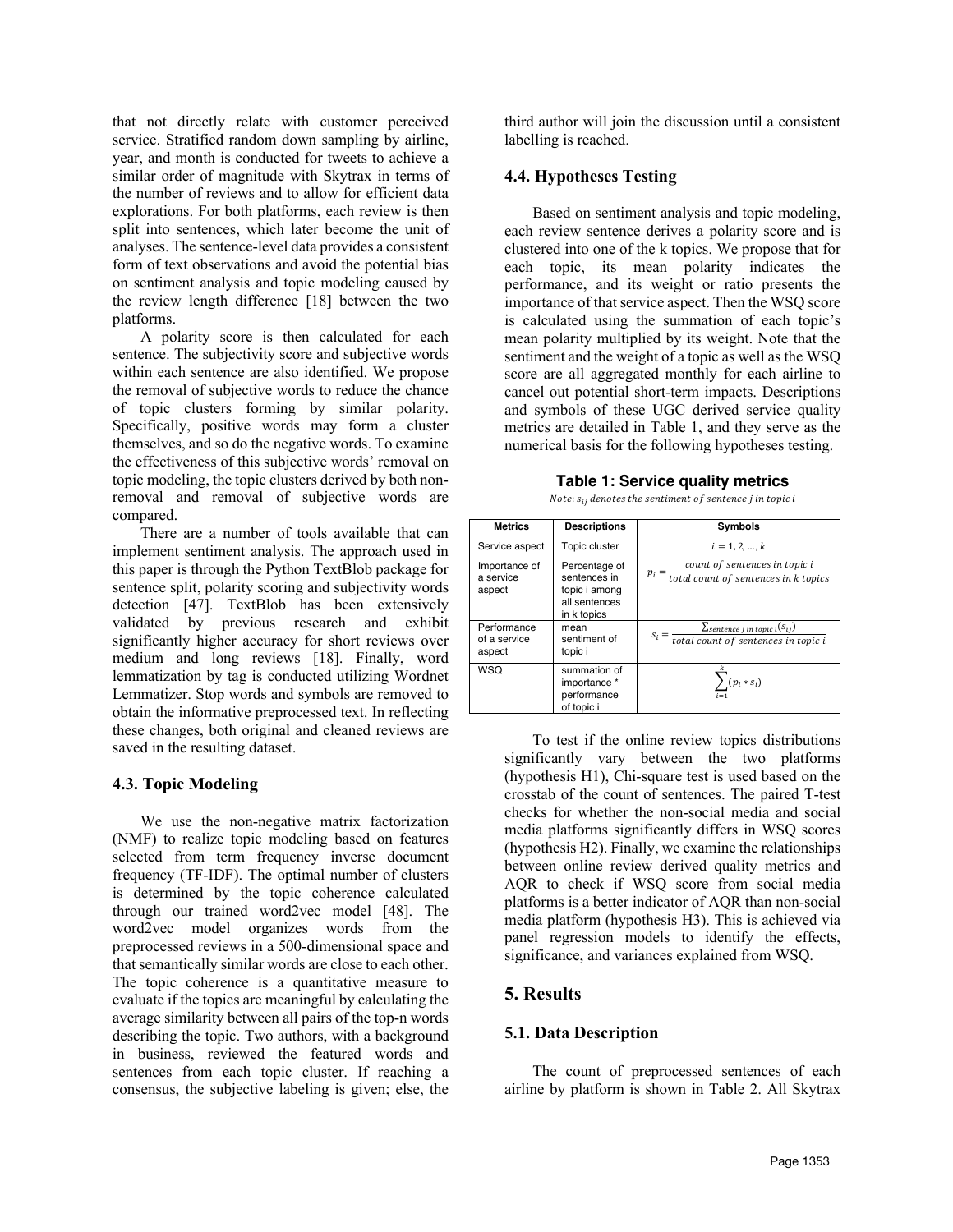reviews enter the preprocessing steps while tweets are stratified random sampled by year and month based on each airline's total number of USC. Specifically, Allegiant, FlyFrontier and SpiritAirlines are sampled at 10% and all other airlines use a sampling rate at 1%. This sampling mechanism is to maintain the information of tweet volume by time and bring a similar number of sentences from the two types of platforms for each airline.

| Table 2: Count of preprocessed sentences |
|------------------------------------------|
| from online reviews                      |

| Airline        | Skytrax (all) | Twitter (r.d.<br>sampled) |
|----------------|---------------|---------------------------|
| AlaskaAir      | 3,870         | 4,744                     |
| Allegiant      | 10,192        | 9,121                     |
| AmericanAir    | 29,787        | 26,983                    |
| Delta          | 13,867        | 27,489                    |
| FlyFrontier    | 14,367        | 24,771                    |
| HawaiianAir    | 1,892         | 791                       |
| JetBlue        | 4.426         | 9,037                     |
| SouthwestAir   | 6,641         | 18,831                    |
| SpiritAirlines | 26,889        | 26,646                    |
| United         | 27,436        | 25,330                    |

#### **5.2. Topics Distributions by Platforms**

We run topic modeling with a number of clusters ranging from three to seven. The NMF model with five topics is selected as the optimal. Its mean topic coherence reaches the highest as shown in Figure 3, which indicates the formation of five clusters provides a more meaningful topic identification compared with other number of clusters. Also, the top featured words and reviews describing each topic provide clear clues for manually assigning topic labels.



**Figure 3. The optimal number of clusters**

From Figure 4, customer service (topic 1) has been a hot topic among online reviews over the years. This is consistent with the report that 43% of airlines made social media customer service a top priority in 2018. The second dominant topic is boarding and baggage (topic 3). The rest of the reviews revolve around flight booking and connection (topic 0), general flight experience (topic 2), and flights' ontime performance (topic 4). We also find that the topic distribution stayed relatively constant over the fiveand-half years as only slight ratio changes occurred.



**Figure 4. Topic distributions of all reviews**

Both types of platforms have a higher percentage of reviews relating to customer service (topic 1) and boarding or baggage issues (topic 3), as shown in Table 3. For individual difference between platforms, the Chi-square test statistic is 10525.04 with degrees of freedom  $= 4$  (p-value  $\leq 0.01$ ). This indicates that topic distributions between Skytrax and Twitter are significantly different as the count of sentences for several topics differs greatly by the platform. Twitter has dominant reviews in customer service while Skytrax reviews mention boarding and baggage the most. This finding is consistent with the characters of the social media platform, which is more efficient in communicating service-related issues and get airline responses. This result supports H1.

| (Unit: # - count of preprocessed sentences) |                                                                                          |                                   |                     |              |  |
|---------------------------------------------|------------------------------------------------------------------------------------------|-----------------------------------|---------------------|--------------|--|
| <b>Cluster</b>                              | <b>Top featured</b><br>words                                                             | <b>Topic</b>                      | <b>Skytrax</b><br># | Twitter<br># |  |
| O                                           | flight, cancel,<br>book, attendant,<br>day, crew, miss,<br>make, connect,<br>pm          | &<br><b>Booking</b><br>connection | 20,780              | 20,401       |  |
|                                             | service,<br>customer,<br>experience, call,<br>care, help,<br>phone, staff,<br>lack, line | Customer<br>service               | 40.805              | 81.707       |  |

# **Table 3: Topic distributions by platforms**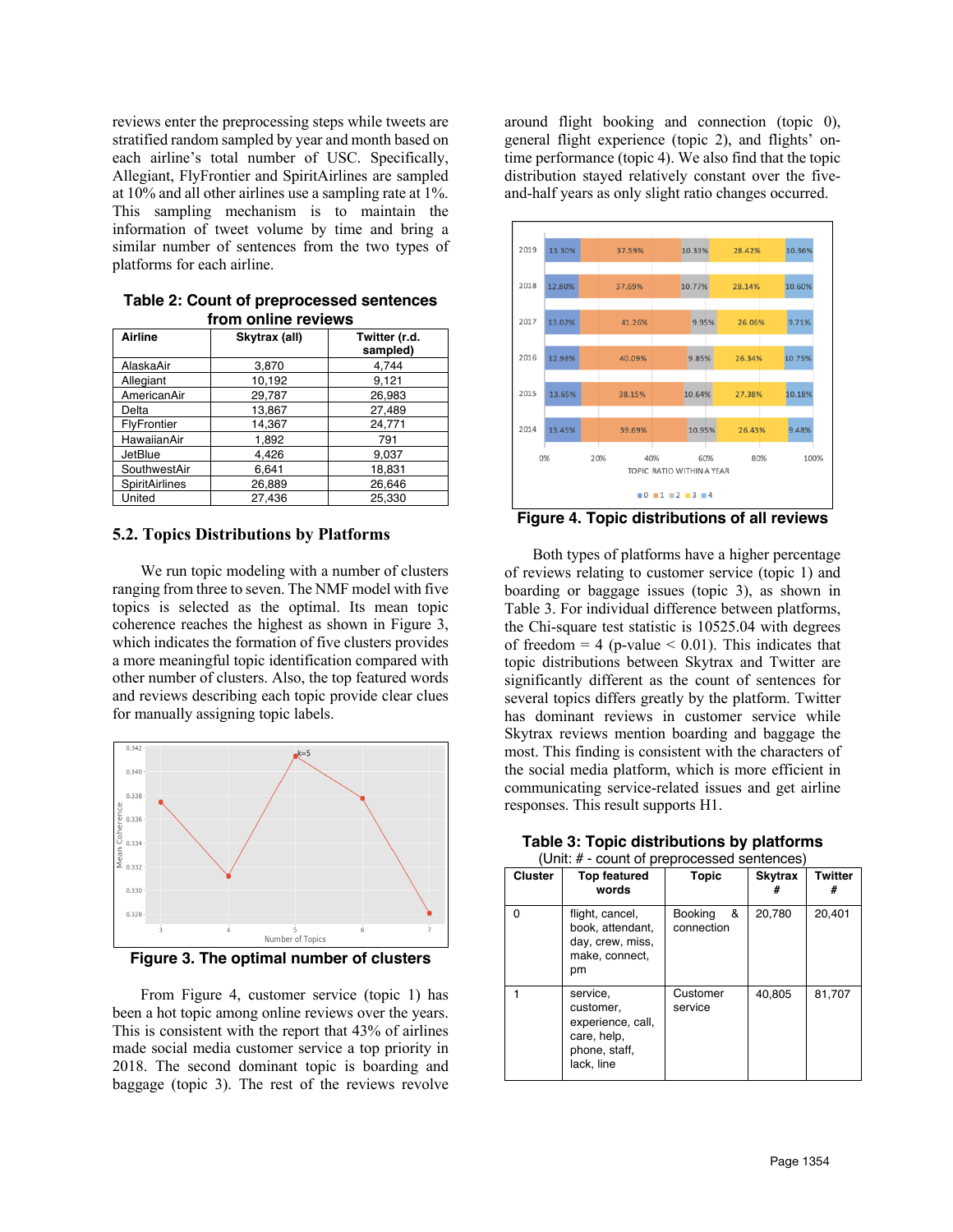| 2 | fly, time,<br>experience,<br>year, travel,<br>every, use,<br>arrive, today,<br>make | General<br>experience    | 18,088 | 14,483 |
|---|-------------------------------------------------------------------------------------|--------------------------|--------|--------|
| 3 | get, seat, plane,<br>go, bag, pay,<br>check, tell, help,<br>qate                    | &<br>Boarding<br>baggage | 43.947 | 40,931 |
| 4 | delay, hour,<br>wait, plane,<br>airport, sit,<br>minute, two,<br>another, gate      | On-time<br>performance   | 15,747 | 16,221 |

## **5.3. WSQ Scores**

We obtain 660 observations (66 months  $*$  10 airline companies) with the derived WSQ. The value of WSQ scores ranges from -1 to 1 as the percentage of a topic and sentiment score is from 0 to 1, and -1 to 1, respectively. The paired T-test result (t statistics as  $-3.49$  and p-value  $\leq 0.01$ ) shows a significant difference of WSQ scores between Skytrax and Twitter, in which the non-social media platform has an average of 0.015 lower WSQ score than the social media platform. This result supports H2.

#### **5.4. Predictive Power of WSQ for AQR**

The third hypothesis targets on whether the online review derived metrics, WSQ, can be a good indicator for the objective airline service quality measure, AQR. To examine the predictive power of WSQs on AQR, we use panel regressions and set the WSQ scores derived from Skytrax and Twitter as explanatory variables to predict AQR, respectively. The time index is by month, and the observation index is by airline company. To form a balanced panel data, observations from Allegiant and SpiritAirlines are excluded since they do not have complete AQR scores during 2014 – 2019. This brings 528 observations (66 months \* 8 airline companies) with the records of WSQs and AQR. Table 4 provides the panel data preview.

| Table 4: WSQ by companies and platforms |  |  |  |  |  |
|-----------------------------------------|--|--|--|--|--|
|-----------------------------------------|--|--|--|--|--|

| (Use 2014.01 as example, has a total of 528 rows) |  |
|---------------------------------------------------|--|
|---------------------------------------------------|--|

| Year | Mo<br>nth | Company      | WSQ<br><b>Skytrax</b> | WSQ<br><b>Twitter</b> | <b>AQR</b> |
|------|-----------|--------------|-----------------------|-----------------------|------------|
| 2014 |           | AlaskaAir    | 0.26                  | 0.19                  | $-0.87$    |
|      |           | AmericanAir  | 0.07                  | 0.07                  | $-1.66$    |
|      |           | Delta        | 0.12                  | 0.06                  | $-1.46$    |
|      |           | Flyfrontier  | 0.03                  | $-0.02$               | $-1.74$    |
|      |           | HawaiianAir  | 0.06                  | 0.25                  | $-0.59$    |
|      |           | JetBlue      | 0.06                  | 0.07                  | $-1.44$    |
|      |           | SouthwestAir | 0.07                  | 0.05                  | $-2.13$    |
|      |           | United       | $-0.01$               | 0.07                  | $-2.8$     |

WSQ scores derived from Skytrax and Twitter are used as the explanatory variable in predicting AQR, respectively. The Lagrange Multiplier (LM) tests indicate that for both sets of models, fixed effects and random effects models are more appropriate than pooled ordinary least squares (OLS). And the Hausman tests suggest fixed effects models are better off random effects models. Results from fixed effects models indicate that WSQ scores from both platforms has positive effects on AQR. And WSQ score in Twitter can be a better indicator of AQR than WSQ score derived from Skytrax based on its significance. This result supports H3. The R-Squares show the between estimator can explain 73.6% or 61.6% of the between variation, and the fixed effects estimators can explain 0.6% and 0.9% of within variation. These results are shown in Table 5.

#### **Table 5: Estimation results for panel regression models**

 $(***, **, * indicates p-value < 0.001, <0.01, <0.05,$ respectively)

| Model                | WSQ            | Intercept   | <b>R2</b> | WSQ            | Intercept   | <b>R2</b> |
|----------------------|----------------|-------------|-----------|----------------|-------------|-----------|
|                      | <b>Skytrax</b> |             |           | <b>Twitter</b> |             |           |
| Pooled<br><b>OLS</b> | $2.845***$     | $-1.139***$ | 0.081     | 3.890***       | $-1.271***$ | 0.132     |
| Between              | 12.779**       | $-1.725***$ | 0.736     | 8.717*         | $-1.643***$ | 0.616     |
| Fixed<br>Effects     | 0.643          |             | 0.006     | $1.002*$       |             | 0.009     |
| Random<br>Effects    | $0.813*$       | $-1.019***$ | 0.009     | $1.119**$      | $-1.063***$ | 0.013     |

## **6. Conclusion**

This study compares the differences of UGC derived metrics between the non-social media and social media platforms and examines whether UGC derived metrics from these two types of platforms can be indicators for operational metrics.

Extracted reviews for 10 US airlines from Skytrax and Twitter present an overall stable topic distribution from January 2014 to June 2019. While there is a significant difference between the two platforms, Skytrax dominants in reviews of boarding and baggage and Twitter tweets mainly focus on customer service. The study extends previous findings on Skytrax reviews in [23] that most passenger opinions concern two critical services: the check-in and the baggage claim. On the other hand, Twitter, as a social media platform, allows for interactive exchanges and could serve as a direct communication means between companies and customers [27].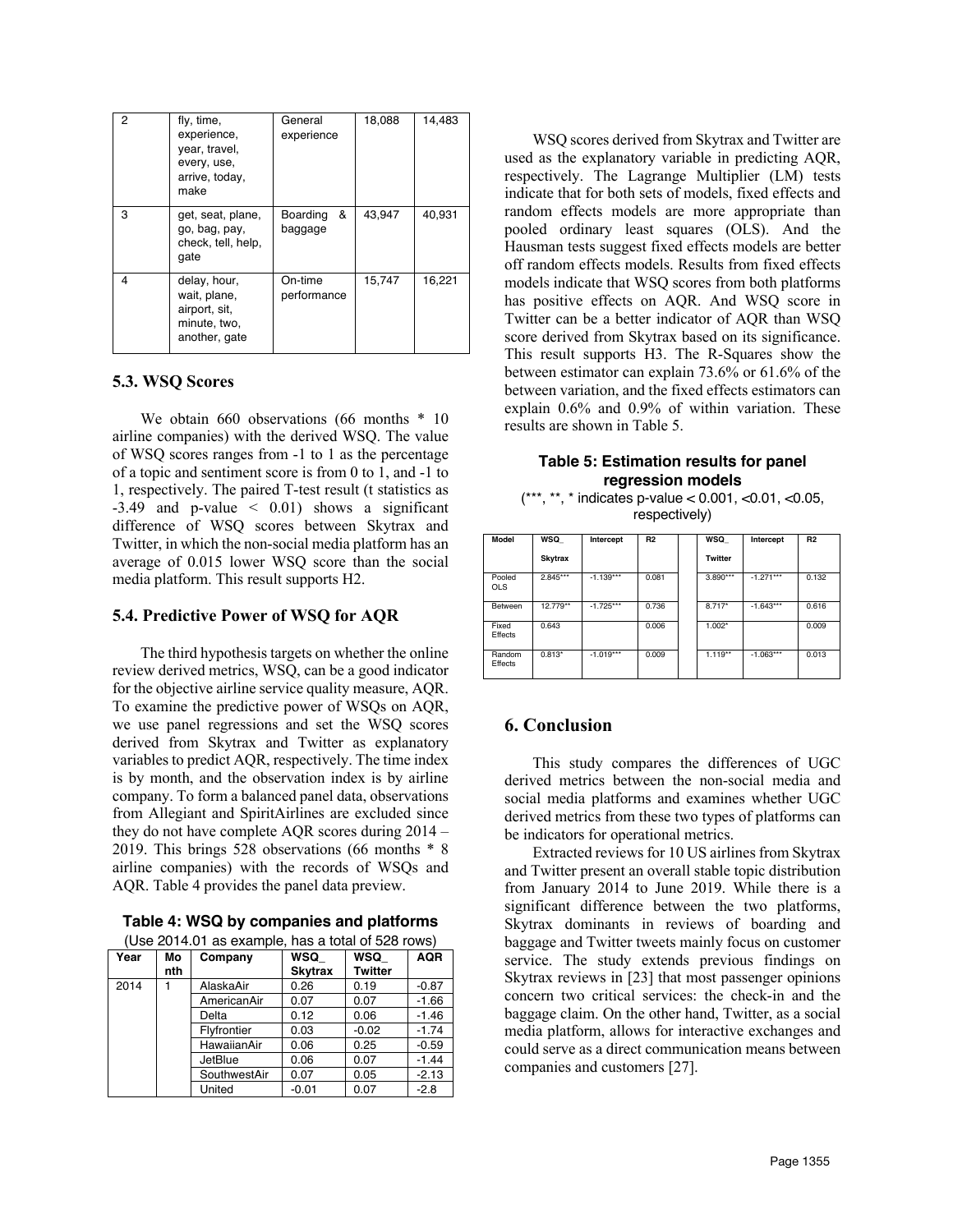Moreover, the two platforms show a significant difference in WSQ scores, and Skytrax has a slightly lower WSQ score in average comparing with Twitter. Also, both WSQ scores in Skytrax and Twitter positively relates with AQR, and the WSQ score of Twitter is a significant predictor for AQR. This finding complements the results from [14], in which the average sentiment score of tweets for US airlines was found to be significantly positively related with AQR.

#### **7. Discussion**

The paper makes several important contributions to the literature of employing online reviews to assess service quality. First, instead of using an overall sentiment score as a measure of service quality, we argue that the importance of topics matters and therefore proposed the weighted sentiment under the framework of importance-performance analysis. Second, we find that the reviews on social media platforms differ from the reviews on non-social media platforms, which could relate with the variation of functionalities and textual features in platforms. Finally, we cross validate the online review derived metrics with the results of industry standard AQR and found that metrics from social media could serve as a better indicator with significance. Researchers should be cautious about the review channels when using reviews as a quality measure.

## **8. Reference**

- [1] P.-T. Chen and H.-H. 'Sunny' Hu, "The mediating role of relational benefit between service quality and customer loyalty in airline industry," *Total Quality Management & Business Excellence*, vol. 24, no. 9–10, pp. 1084–1095, 2013.
- [2] P. L. Ostrowski, T. V O'Brien, and G. L. Gordon, "Service quality and customer loyalty in the commercial airline industry," *Journal of travel research*, vol. 32, no. 2, pp. 16–24, 1993.
- [3] S. Aksoy, E. Atilgan, and S. Akinci, "Airline services marketing by domestic and foreign firms: differences from the customers' viewpoint," *Journal of Air Transport Management*, vol. 9, no. 6, pp. 343–351, 2003.
- [4] A. Brochado, P. Rita, C. Oliveira, and F. Oliveira, "Airline passengers' perceptions of service quality: Themes in online reviews," *International Journal of Contemporary Hospitality Management*, 2019.
- [5] A. Parasuraman, V. A. Zeithaml, and L. L. Berry, "A conceptual model of service quality and its implications for future research," *Journal of marketing*, vol. 49, no. 4, pp. 41–50, 1985.
- [6] A. Parasuraman, V. A. Zeithaml, and L. Berry, "SERVQUAL: A multiple-item scale for

measuring consumer perceptions of service quality," *1988*, vol. 64, no. 1, pp. 12–40, 1988.

- [7] H. Nadiri, K. Hussain, E. H. Ekiz, and Ş. Erdoğan, "An investigation on the factors influencing passengers' loyalty in the North Cyprus national airline," *The TQM Journal*, 2008.
- [8] C. R. Kothari, *Research methodology: Methods and techniques*. New Age International, 2004.
- [9] J. Kotrlik and C. Higgins, "Organizational research: Determining appropriate sample size in survey research appropriate sample size in survey research," *Information technology, learning, and performance journal*, vol. 19, no. 1, p. 43, 2001.
- [10] T. Y. Lee and E. T. Bradlow, "Automated marketing research using online customer reviews," *Journal of Marketing Research*, vol. 48, no. 5, pp. 881–894, 2011.
- [11] N. Schwarz, "Self-reports: how the questions shape the answers.," *American psychologist*, vol. 54, no. 2, p. 93, 1999.
- [12] "Airline Quality Rating 2020," 2020.
- [13] D. L. Rhoades, "Airline service quality: Exploratory analysis of consumer perceptions and operational performance in the US and EU".
- [14] X. Tian, W. He, C. Tang, L. Li, H. Xu, and D. Selover, "A new approach of social media analytics to predict service quality: evidence from the airline industry," *Journal of Enterprise Information Management*, 2019.
- [15] M. Siering, A. V Deokar, and C. Janze, "Disentangling consumer recommendations: Explaining and predicting airline recommendations based on online reviews," *Decision Support Systems*, vol. 107, pp. 52–63, 2018.
- [16] P. Xu, L. Chen, and R. Santhanam, "Will video be the next generation of e-commerce product reviews? Presentation format and the role of product type," *Decision Support Systems*, vol. 73, pp. 85–96, 2015.
- [17] Q. Ye, Z. Zhang, and R. Law, "Sentiment classification of online reviews to travel destinations by supervised machine learning approaches," *Expert systems with applications*, vol. 36, no. 3, pp. 6527–6535, 2009.
- [18] S. Al-Natour and O. Turetken, "A comparative assessment of sentiment analysis and star ratings for consumer reviews," *International Journal of Information Management*, vol. 54, p. 102132, 2020.
- [19] N. Kordzadeh, "Investigating bias in the online" physician reviews published on healthcare organizations' websites," *Decision Support Systems*, vol. 118, pp. 70–82, 2019.
- [20] Z. Zhang, Q. Ye, Z. Zhang, and Y. Li, "Sentiment" classification of Internet restaurant reviews written in Cantonese," *Expert Systems with Applications*, vol. 38, no. 6, pp. 7674–7682, 2011.
- [21] K. Lee and C. Yu, "Assessment of airport service quality: A complementary approach to measure perceived service quality based on Google